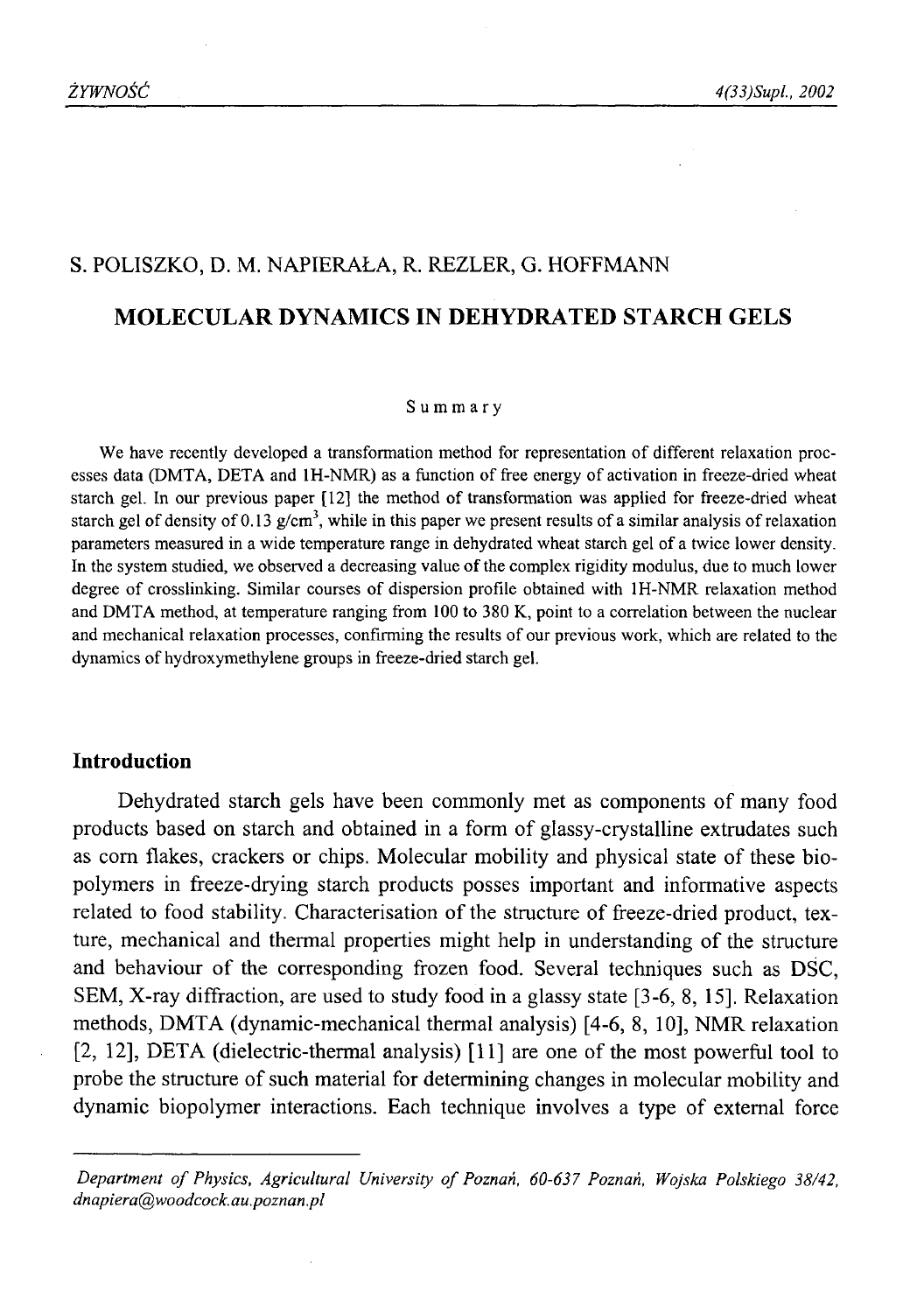under specified and controlled conditions in order to elicit a response from the material during measurements, thus probing the property of interest. It is expected that a comparison of different relaxation processes will serve to identify and characterise the specific motions responsible for the observed relaxation. The main purpose of this work is to verify formerly described transformation procedure, used for comparison of different relaxation experiments, applied to freeze-dried wheat starch gel of the density of 0.065  $g/cm^3$ .

#### **Theory**

The spin-lattice proton relaxation rate  $(R<sub>1</sub>)$  is a sensitive parameter describing molecular dynamics in a macromolecular system. In order to compare molecular response of a system to an external perturbation of mechanical, magnetic, and dielectric character, a transformation procedure was applied based on the theory of the absolute reaction rate. In the first step temperature changes of  $R_1$  are transformed into its changes as a function of the magnetic field frequency. A NMR dispersion profile was obtained, which could be fitted to an adequate distribution function. As shown by Koenig [7], in a macromolecular system, spin-lattice magnetic relaxation experimental data can be fitted to the Cole-Cole [1] dispersion formula (1):

$$
R_1 = A \frac{1 + (\omega/\omega_c)^{\beta/2} \cos(\pi\beta/4)}{1 + 2(\omega/\omega_c)^{\beta/2} \cos(\pi\beta/4) + (\omega/\omega_c)^{\beta}}
$$
(1)

where A,  $\omega_c$ , and  $\beta$  are the degree of dispersion, inflection frequency, and steepness of the inflection, respectively.

The distribution parameters obtained by a computer fitting, enabled determination of the course of NMR relaxation time spectrum, using the formula (2) [14]:

$$
\Phi\big(\ln \tau/\tau_c\big) = \frac{1}{2\pi} \frac{\sin(1-\beta/2)\pi}{ch[(\beta/2)(\ln \tau/\tau_c)] - \cos(1-\beta/2)\pi} \tag{2}
$$

where  $\tau$  and  $\tau_c$  are the nuclear correlation time and mean correlation time at the maximum of the relaxation rate, respectively.

In the subsequent step the transformation eliminated effect of the difference in the frequency of the measuring force fields used in experiments, on the localisation of dispersion regions. In the case of local relaxation processes, relaxation as well as the correlation times satisfied the relation following from the theory of absolute reaction rate  $(3)$ :

$$
\tau = (\hbar / kT) \exp(\Delta F / RT) \tag{3}
$$

where  $\Delta F$  is the free energy of activation of relaxation process,  $\hbar$ , k, R are Planck, Boltzmann and gas constants, respectively, and T is a temperature.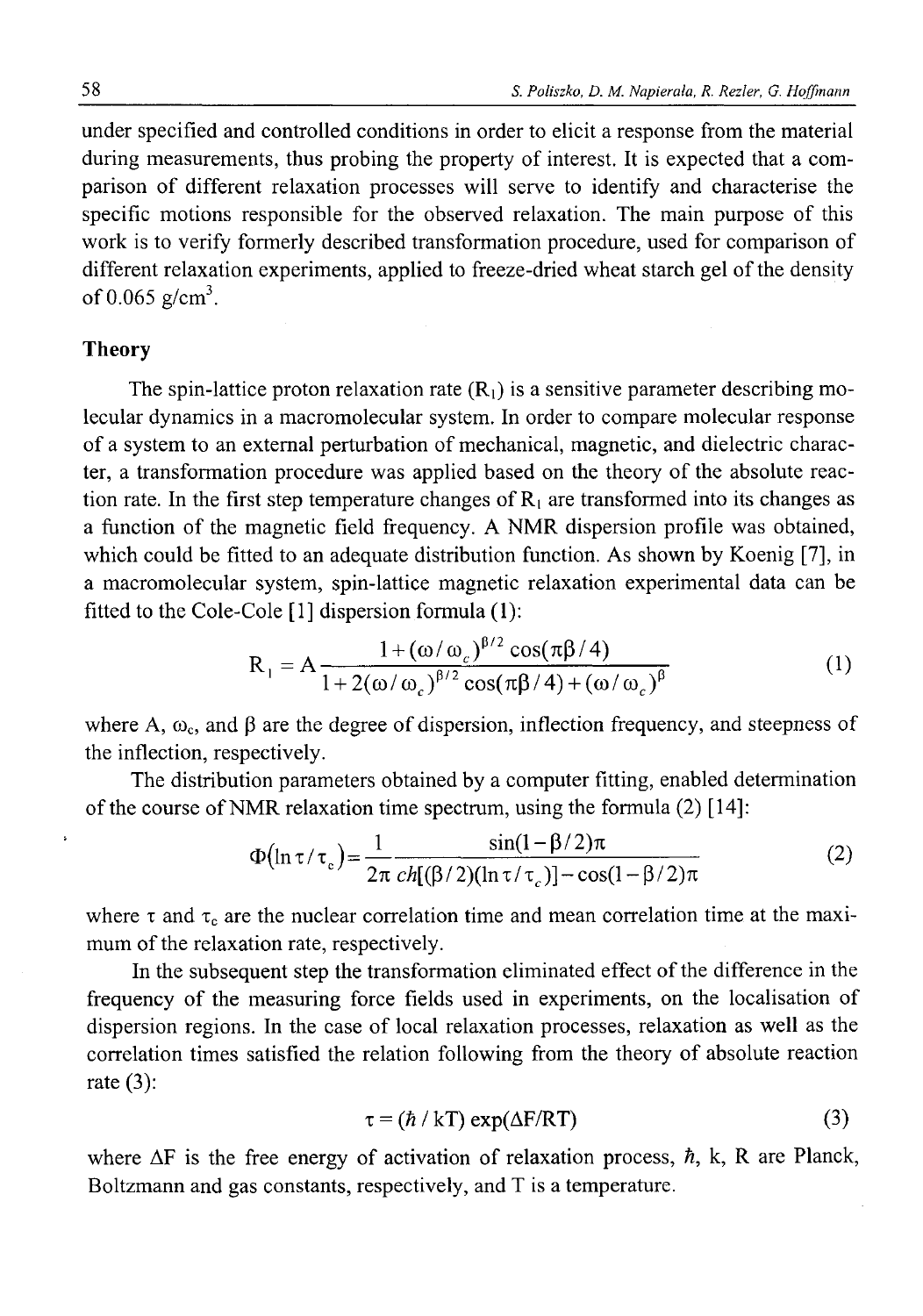Taking into account that angular frequency,  $\omega = 1/\tau$ , the free energy of activation of the relaxation process can be expressed by (4):

$$
\Delta F = - RT \ln (h\omega / kT) \tag{4}
$$

This analysis provided normalised curves describing temperature or frequency changes in the relaxation parameters: complex rigidity modulus in mechanical relaxation, complex dielectric permitivity in dielectric relaxation, and function of nuclear correlation in NMR, and representing the spectrum of relaxation as a function of free energy of activation.

## **Materials and methods**

Freeze-dried starch gel was prepared from solutions of *Triticum durum* wheat starch (Int. Grain Products, Canada) gelated on cooking for lh on continuous stirring and maintaining constant concentration by addition of water. The solutions of the starch concentration of 0.05 g/cm<sup>3</sup> were used to fill cylindrical tubes stored in a dessicator for 24 h in the atmosphere of saturated water vapour at 298 K. After this time the cross-linked starch gel was subjected to sublimation drying in the lyophiliser (the LG A 05 type manufactured by MLW, Leipzig, Germany) at 284 K. As a result of 10% reduction of the sample volume the xerogel of the density of 0.065  $g/cm<sup>3</sup>$  was obtained. The samples for measurements were in the form of rods (11 cm length, 0.55 cm diameter). Measurements were carried out in the temperature range of 100-380 K under nitrogen.

# **Dynamic mechanical - thermal analysis (DMTA) measurements**

DMTA measurements were performed in the free vibration system (Spectra-Spin Poznań, Poland) based on the inverted torsion pendulum. One side of a cylindrical rod in the system was rigidly mounted and the other was attached to an inertia disk providing its free oscillation. The successive oscillation amplitudes decreased in time because of damping. It gradually converted the elastic energy of the system into heat. The mechanical system of the pendulum was fixed on the granite base mounted on a polystyrene table ensuring elimination of external interactions as vibrations of the base and other mechanical interactions. The measuring unit was equipped in an opticalelectronic set for vibration periods and vibrating amplitudes reading. The dynamic mechanical technique was based on the analysis of the sinusoidal signals related to the applied stress and resulting strain of the sample. The frequencies of free vibrations and logarithmic decrements of damping were measured in the system with and without the sample. From the displacement  $-$  time curve, one could determine both the dynamic shear or torsion modulus  $G_1$  and logarithmic decrement  $\delta$ . The shear modulus  $G_1$  (real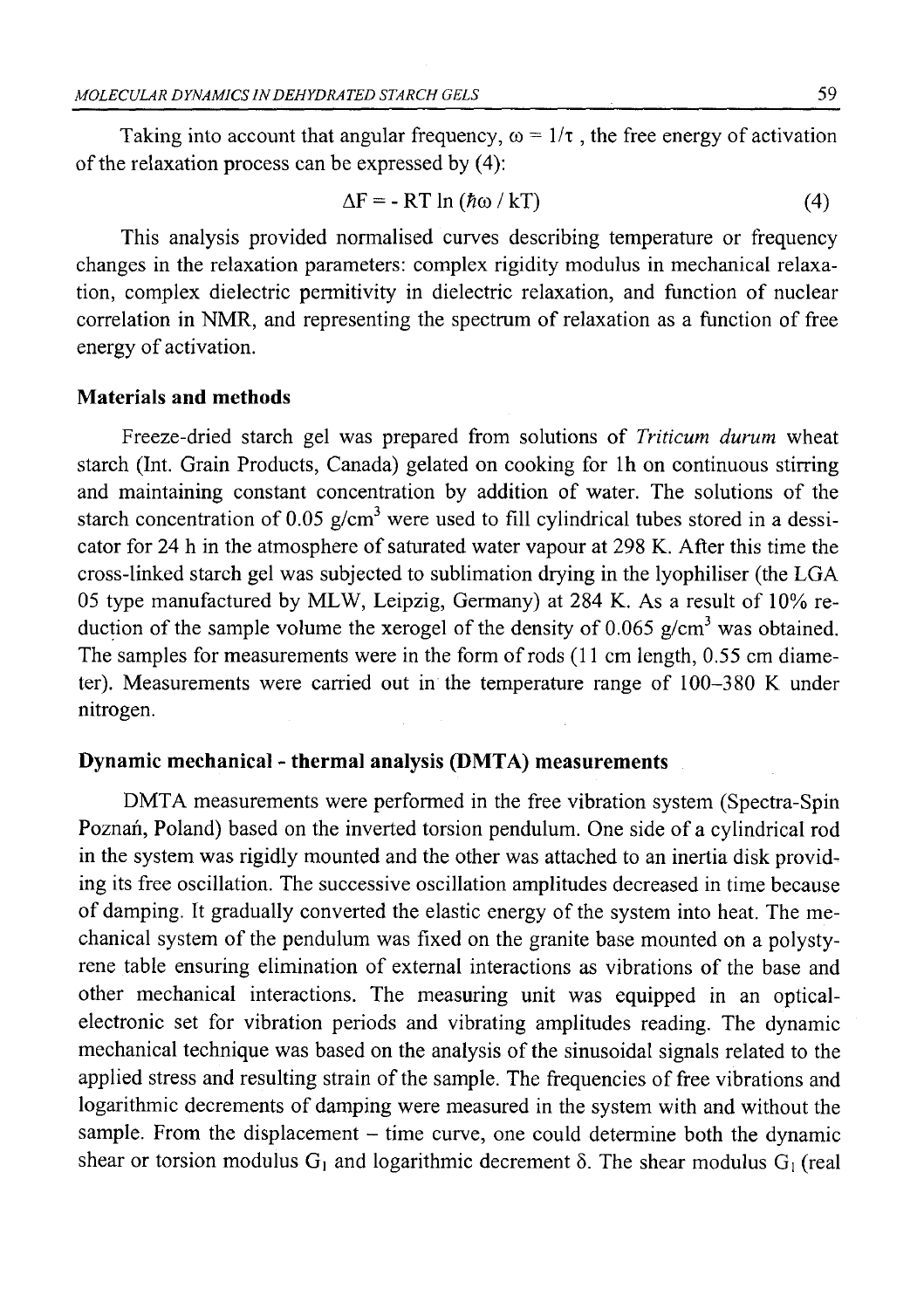part of the complex shear modulus G) for a cylindrical rod was given by equation (5) [9]:

$$
G_1 = (8 \pi I L / \gamma^4) (1/P^2)
$$
 (5)

where L. I,  $\gamma_{n}$  and P were the length of specimen, moment of inertia of the inertial member,, the cylinder radius, and period of oscillation in seconds, respectively. The logarithmic decrement  $\Lambda$  was calculated from the logarithm of the ratio of the amplitudes of two successive oscillations  $(6)$ :

$$
\Lambda = \ln \frac{A_1}{A_2} \tag{6}
$$

where  $A_1$  and  $A_2$  were the amplitude of the first and the second oscillation, respectively.

It was related to the dissipation factor, tan  $\delta$  by the relation:  $\Lambda = \pi \tan \delta = \pi (G_2/G_1)$ .

The data provided calculation of two components of the complex rigidity modulus, real part  $(G_1)$ , and imaginary part  $(G_2)$  of the studied material. The real part  $G_1$  of the complex modulus reflected the capability of the examined material to storage mechanical energy of the strain. The imaginary part  $G_2$  was related to the energy dissipation processes and reflected a capability for exchange of mechanical energy into the heat. The mean frequency of mechanical perturbation was 0.1 Hz.

#### **1HNMR spin-lattice relaxation measurements**

The measurements of spin-lattice proton relaxation rate  $R_1$ , in freeze-dried wheat starch gel were carried out on the pulse, laboratory made solid-state NMR spectrometer (Institute of Physics, Adam Mickiewicz University, Poznań, Poland) operating at 25 MHz. The sequences of pulses composed of a saturating series were used, which nullifies the transversal component of magnetisation and a  $\pi/2$  pulse measuring the recovery of the magnetisation vector. All magnetisation recovery curves were oneexponential functions of time.

#### **Results and discussion**

Temperature changes of complex rigidity modulus (both, real  $G_1$  and imaginary part,  $G_2$ ) and the spin-lattice proton relaxation rate,  $R_1$  in freeze-dried starch gel of the density of 0.065  $g/cm<sup>3</sup>$  are presented in Fig.1 and 2, respectively. Over 6-fold decrease in storage rigidity modulus with temperature increasing from 100 K to 300 K was observed. It is interesting to note that the lowest storage modulus obtained for the freezedried wheat starch gel of the density of 0.065  $g/cm<sup>3</sup>$  at 300 K was exactly half of that observed for the freeze-dried starch gel of the density of 0.13  $g/cm<sup>3</sup>$ . This concentra-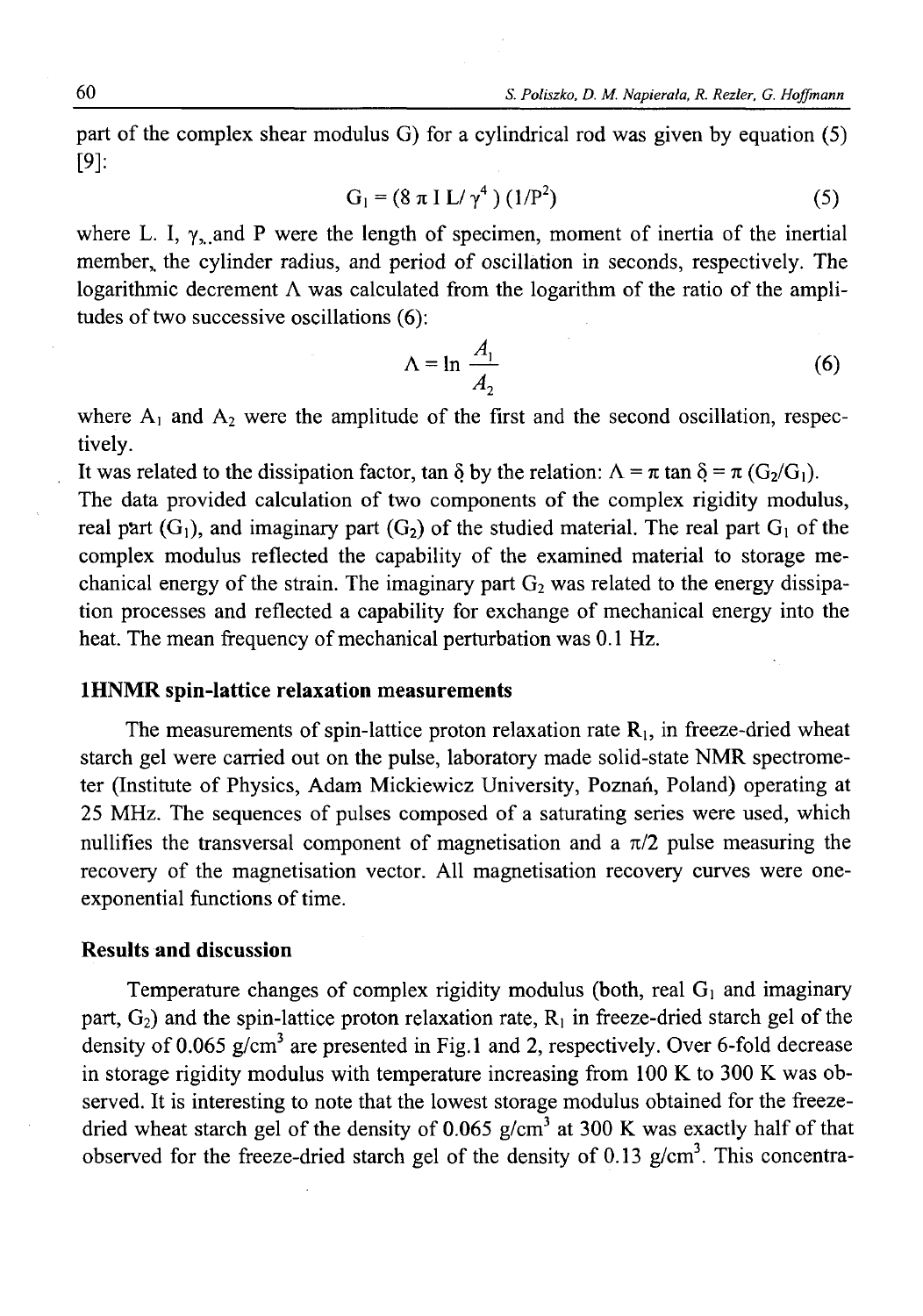

tion dependence of the storage modulus pointed to a relation between the polymer

Fig. 1. Temperature dependence of the storage component  $(G_1)$  and loss component  $(G_2)$  of the complex rigidity modulus in freeze-dried wheat starch gels of the density of 0.065 g/cm<sup>3</sup>.



Fig. 2. Temperature course of spin-lattice proton relaxation rate  $R_1$  in freeze-dried wheat starch gel of the density of  $0.065$  g/cm<sup>3</sup>.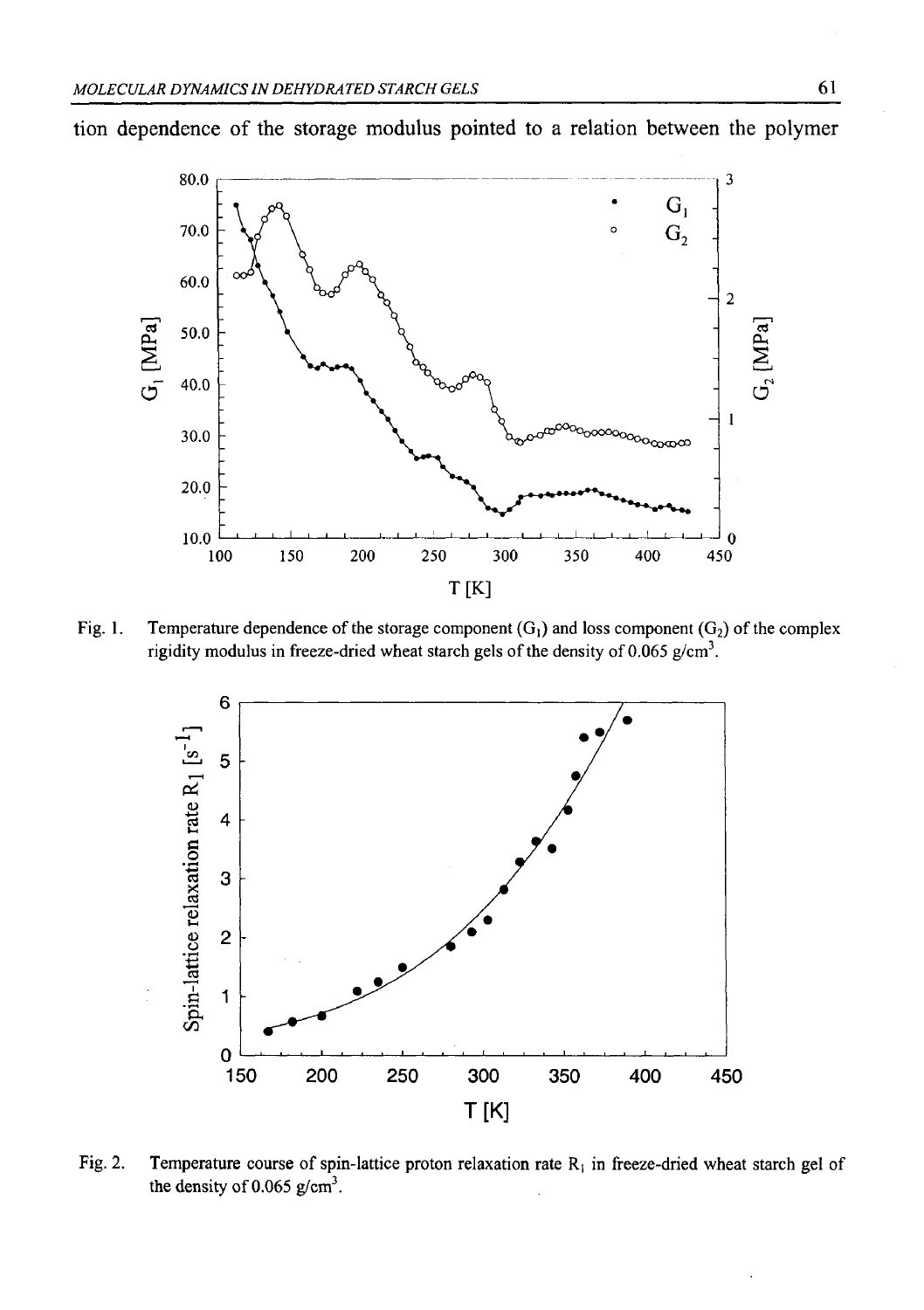concentration in solution and the concentration of the network segments determining mechanical properties of the system after freeze-drying. The freeze-drying of starch gel resulted in fixing of the three-dimensional network of cross-links, forming a starch gel on cooling. The concentration of the network segments determined the mechanical properties of the product and the values of dynamic modulus of hydrogels formed [11].



Fig. 3. 1HNMR dispersion profile for the freeze-dried wheat starch gel of the density of 0.065 g/cm<sup>3</sup>. The solid line was calculated from the Cole - Cole Eq. (1).



Fig. 4. The normalised curves of mechanical loss,  $G_2/G_{2\text{max}}$  and 1HNMR relaxation spectrum,  $\Phi(\Delta F)/\Phi_{\text{max}}$  as a function of the free energy of activation of relaxation in freeze-dried wheat starch gel of the density of  $0.065$  g/cm<sup>3</sup>.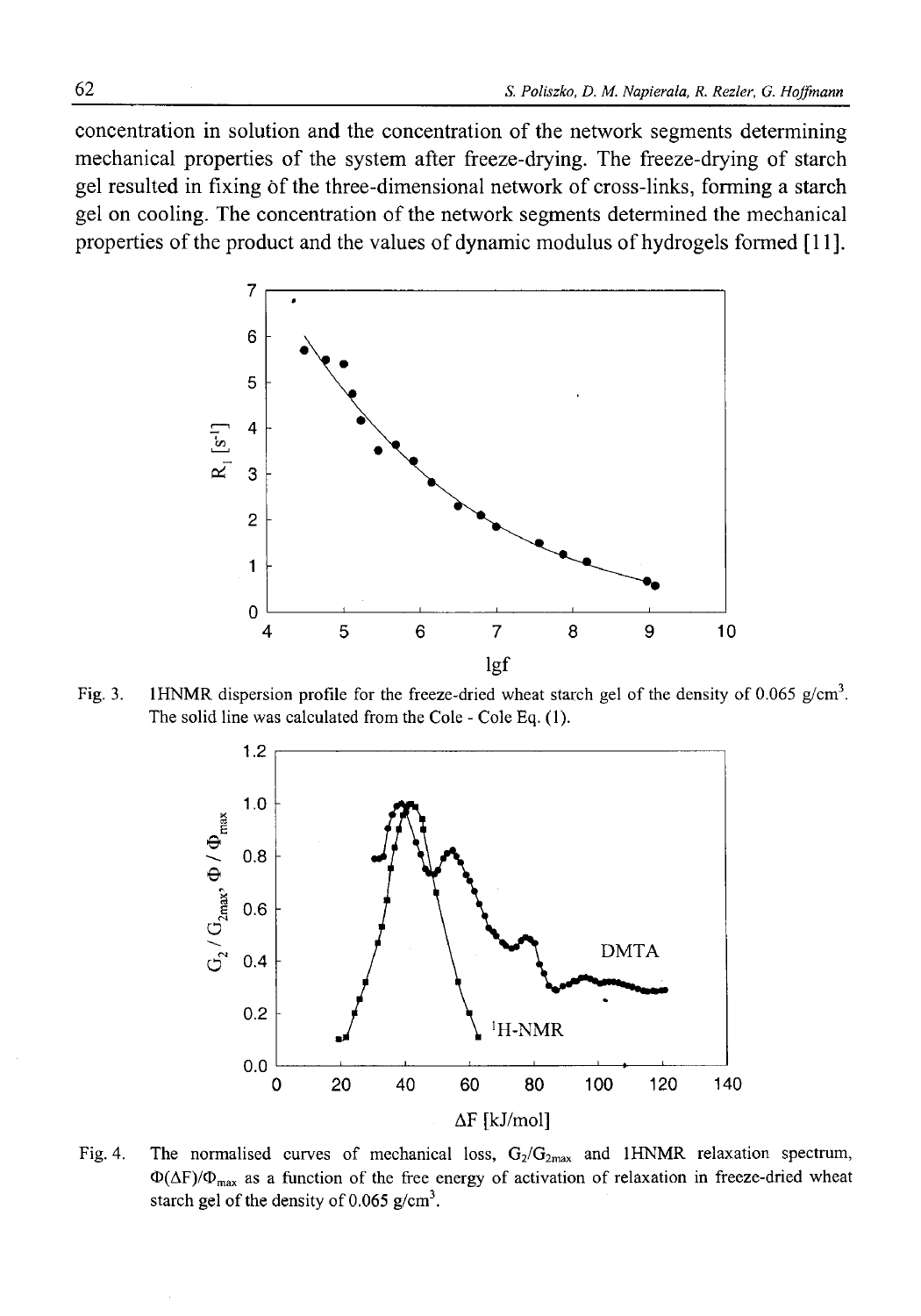As it is known from earlier study [13], for a given starch concentration, mechanical-rheological properties of freeze-dried starch in amorphous xerogel form were determined by the rigidity of macromolecule chains rather then by the network density. Moreover, the results have shown that complete dehydration of starch chains resulted in an increase of its rigidity by about  $10<sup>5</sup>$ . According to the theoretical assumptions, the temperature changes in  $R_1$  were transformed into its changes as a function of the magnetic field frequency. An NMR dispersion profile shown in Fig. 3 was obtained, which was fitted to Eq. (1). The fitting procedure gave the following parameters of distribution: degree of dispersion  $A = 8.80 s^{-1}$ , inflection frequency  $\omega_c = 0.65 \text{ MHz}$  and steepness of the inflection  $\beta = 0.71$ . These parameters provided determination of the spectrum of correlation times from Eqs. (2) and (3) as a function of the free energy of activation of the relaxation process. The results of this transformation are shown in Fig. 4. The NMR relaxation spectrum was compared to the normalised curve of mechanical loss  $G_2/G_{2max}$ , representing the spectrum of mechanical relaxation. The position of the most intense maximum of mechanical relaxation was close to the pattern of the spectrum of magnetic relaxation. This maximum was characterised by the activation energy AF of about 40 kJ/mol. Because the proton magnetic relaxation method was sensitive to the dynamics of groups rich in protons, one could assume that the relaxation transition observed is attributed to the polar hydroxymethylene groups in starch polymer chains. The intrachain bonds of hydroxymethylene groups were responsible for the high rigidity of starch chains in the range of low temperatures. With increasing temperature, dissociation of these bonds induces an increase in the flexibility of starch polymer chains. The results of the temperature analysis of the relaxation phenomena in the glassy state of wheat starch gel of the density of 0.065  $g/cm<sup>3</sup>$  showed the same character of the relaxation transitions recorded at 150 K by DMTA and at 320 K by 1HNMR, as in the previously studied freeze-dried starch gel of the density of 0.13  $g/cm<sup>3</sup>$  with the same value of energy of activation.

The results indicated that the proposed method of reduction of the data obtained by different relaxation techniques to the functions of free activation energy could be considered as a very efficient tool in studying molecular dynamics in local dispersion regions of macromolecular system.

#### **References**

- [1] Cole K.S., Cole R.H.: Dispersion and absorption in dielectrics. J. Chem. Phys., 9, 1941, 341-351.
- [2] Comillon P., McCarthy M.J., Reid D.S.: Study of restricted diffusion by NMR in freeze-dried starch gels. J. Texture Stud., **28,** 1997, 421-434.
- [3] Forssell P.M., Mikkila J.M., Moates G.K., Parker R.: Phase and glass transition behaviour of concentrated barley-glycerol-water mixtures, a model for thermoplastic starch. Carbohydr. Polym., **34,** 1997, 275-282.